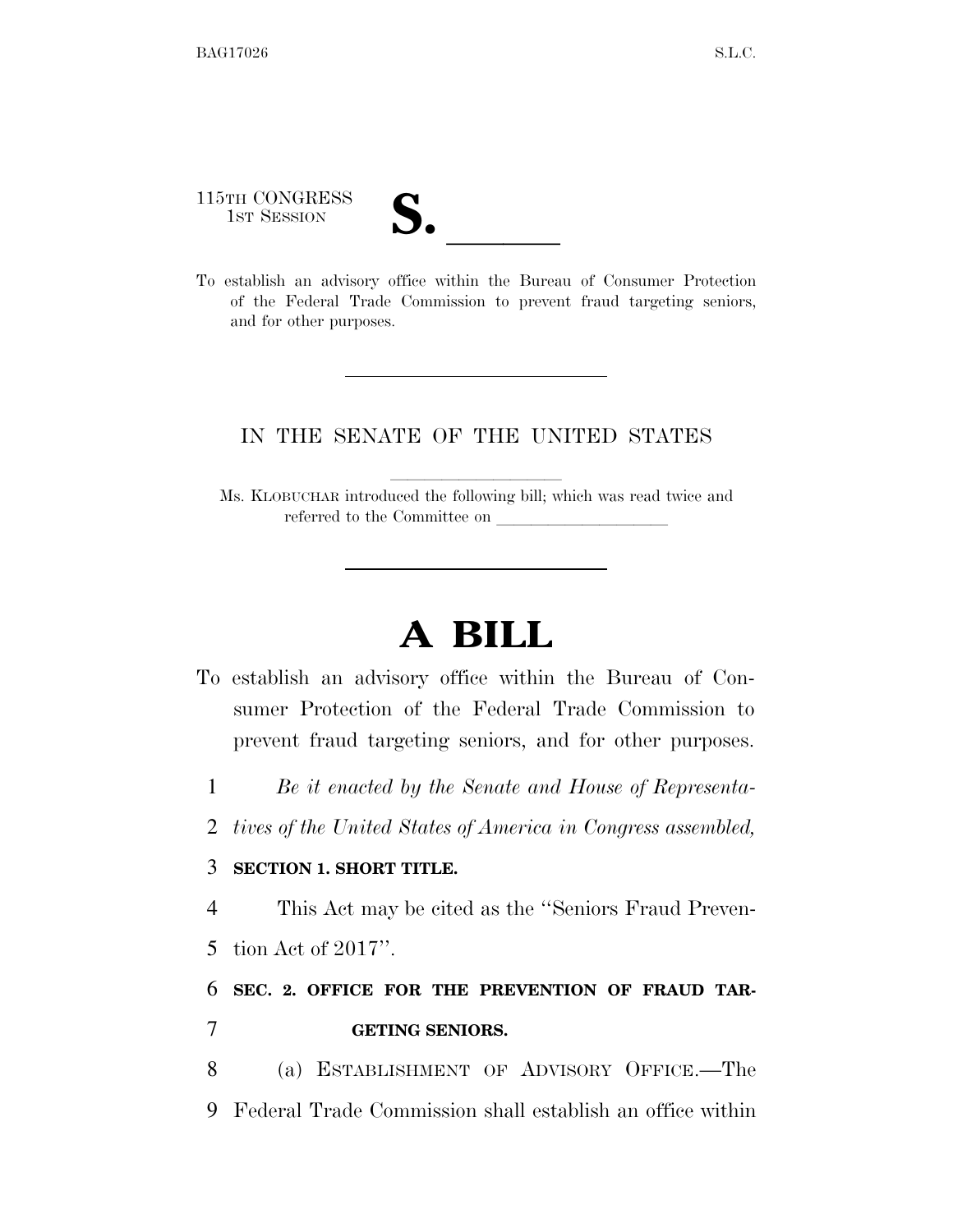the Bureau of Consumer Protection for the purpose of ad- vising the Commission on the prevention of fraud tar- geting seniors and to assist the Commission with the fol-lowing:

 (1) OVERSIGHT.—The advisory office shall monitor the market for mail, television, Internet, telemarketing, and recorded message telephone call (hereinafter referred to as ''robocall'') fraud tar- geting seniors and shall coordinate with other rel- evant agencies regarding the requirements of this section.

 (2) CONSUMER EDUCATION.—The Commission through the advisory office shall, in consultation with the Attorney General, the Secretary of Health and Human Services, the Postmaster General, the Chief Postal Inspector for the United States Postal Inspection Service, and other relevant agencies—

 (A) disseminate to seniors and families and caregivers of seniors general information on mail, television, Internet, telemarketing, and robocall fraud targeting seniors, including de-scriptions of the most common fraud schemes;

 (B) disseminate to seniors and families and caregivers of seniors information on report-ing complaints of fraud targeting seniors either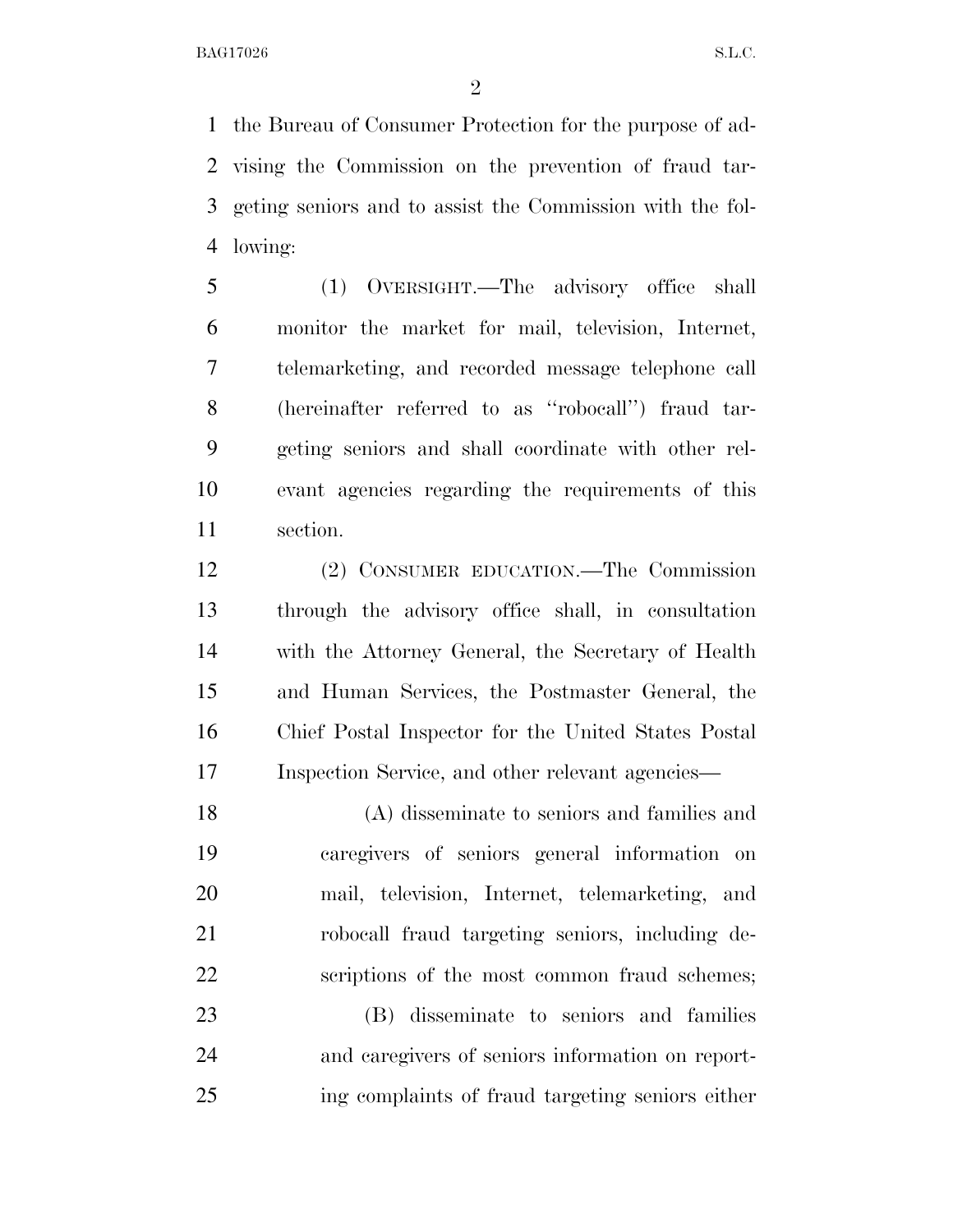| $\mathbf{1}$   | to the national toll-free telephone number estab-       |
|----------------|---------------------------------------------------------|
| $\overline{2}$ | lished by the Commission for reporting such             |
| 3              | complaints, or to the Consumer Sentinel Net-            |
| $\overline{4}$ | work, operated by the Commission, where such            |
| 5              | complaints will become immediately available to         |
| 6              | appropriate law enforcement agencies, including         |
| $\overline{7}$ | the Federal Bureau of Investigation and the at-         |
| 8              | torneys general of the States;                          |
| 9              | (C) in response to a specific request about             |
| 10             | a particular entity or individual, provide pub-         |
| 11             | lically available information of enforcement ac-        |
| 12             | tion taken by the Commission for mail, tele-            |
| 13             | vision, Internet, telemarketing, and robocall           |
| 14             | fraud against such entity; and                          |
| 15             | (D) maintain a website to serve as a re-                |
| 16             | source for information for seniors and families         |
| 17             | and caregivers of seniors regarding mail, tele-         |
| 18             | vision, Internet, telemarketing, robocall, and          |
| 19             | other identified fraud targeting seniors.               |
| 20             | (3) COMPLAINTS.—The Commission through                  |
| 21             | the advisory office shall, in consultation with the At- |
| 22             | torney General, establish procedures to—                |
| 23             | (A) log and acknowledge the receipt of                  |
| 24             | complaints by individuals who believe they have         |
| 25             | been a victim of mail, television, Internet, tele-      |